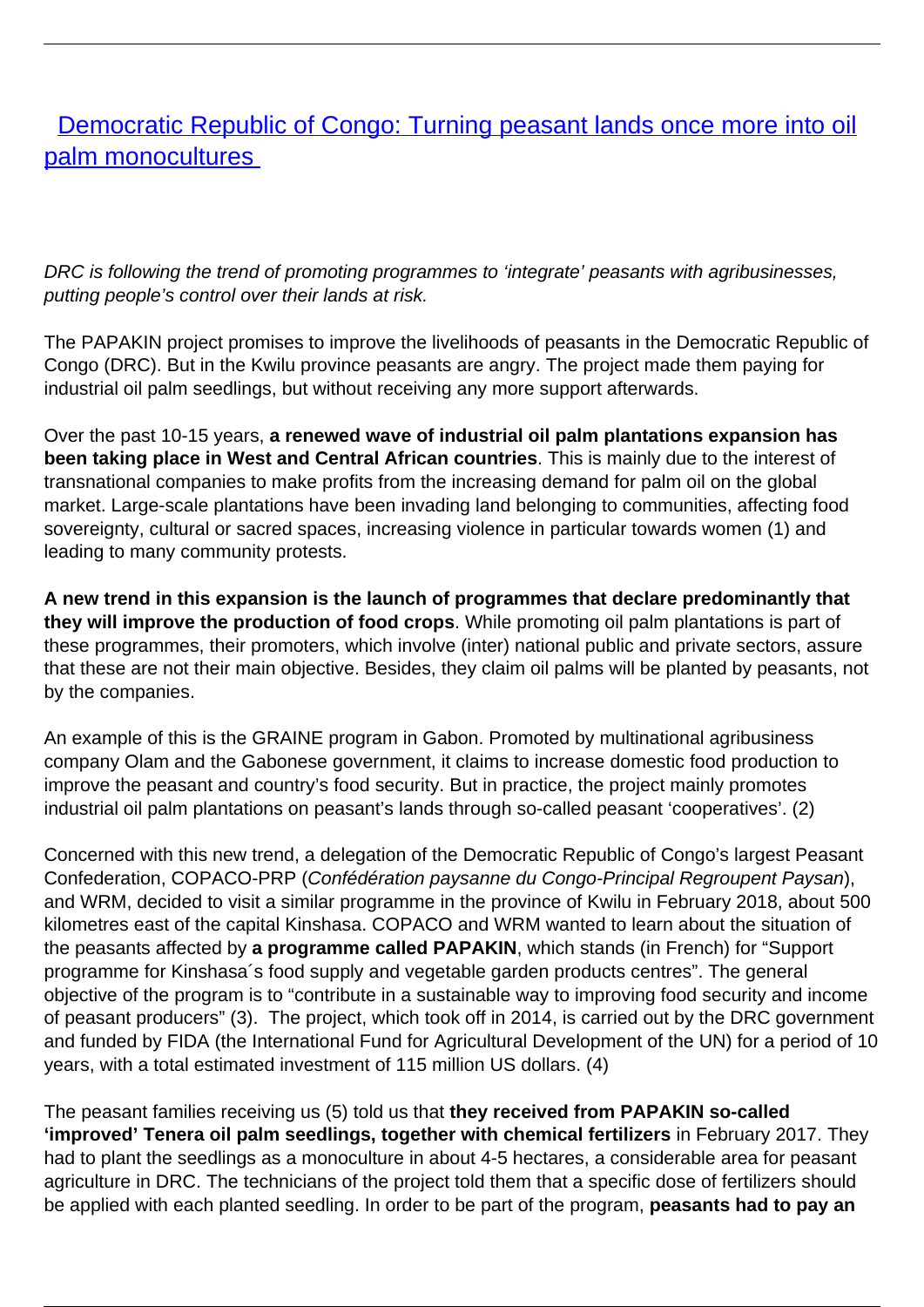**admission fee** of 15,000 Congolese francs – about 9 US dollars – a considerable amount for DRC. Some also mentioned they had signed an agreement, a "protocole d'accord". We got no access to that contract.

The peasants emphasized that they were promised to receive financial support to maintain the oil palm plantations during the 5-6 years before the oil palm tree started to produce. But until now, **they have not received any support at all**. They are angry about that and feel betrayed by the project. Moreover, **maintaining about 4-5 hectares of oil palm, with 280 oil palm plants per hectare, requires a lot of labour**.

One peasant showed us how he tries to face this situation by planting manioc in the middle of the oil palm monoculture, in an attempt to get some income and food from the area that before was covered by food crops. However, another peasant family, concerned about the chemical fertilizers they were obliged to apply, decided not to plant any other crop between the oil palms. In the experience of COPACO members, chemical inputs negatively affect the soil and their food crops. Therefore they cultivate their main food crops, like manioc and traditional maize as well as other vegetables, without any chemical inputs. One peasant stated: "chemical fertilizers do not let the other crops grow properly".

## **A region marked historically by oil palm**

Since immemorial times, the province of Kwilu is covered with vast 'wild' oil palm plantations, extremely important and with multiple uses for the local communities. Kwilu has been historically the biggest palm oil producer of the country. (6)

Around 1910, the UK soap producing company, Lever brothers, looking for cheap vegetable oil, discovered this natural treasure. They got a concession from the colonial government and set up a plantation company called 'Huileries du Congo Belge' (HCB), which was renamed after independence into *'Plantations Lever au Congo'* (PLC), and in the period of ex-President Mobutu into ´Plantations Lever du Zaire´ (PLZ). An older peasant told us that **after HCB got its concession, it started to 'buy up' access to the natural oil palm plantations in the district of Lusanga, paying the local land chiefs one sack of salt to secure access to 100 hectares**. The company started to produce seedlings from natural oil palms and planted these in lines in order to increase production, creating semi-intensive plantations. Several other Belgian and Portuguese businessmen followed the Lever Brothers example and settled to profit from this natural palm oil.

**Workers were recruited by force from other regions and heavily exploited** for doing the risky work of harvesting the palm fruits. They got accommodated in worker camps in Lusanga - at the time called Leverville -, where the company set up its palm oil mill facilities. Following the economic crisis of 1929, with workers' payments being reduced, the town of Kikwit became the area of the biggest uprising against the Belgian colonial regime in Congo in 1931. (7) It resulted in a violent repression with hundreds of people killed. One older peasant tells his family had only survived keeping hidden in the bush.

When Mobutu came in power in 1965, decades of economic crises and civil wars started and the company abandoned Lusanga, including its oil palm mill facilities and the plantations. The company nevertheless kept plantations in other regions, and sold part of them in 2009 to the Canadian company FERONIA, where for years the communities have been struggling to get their lands back, stolen since the colonial period. (8)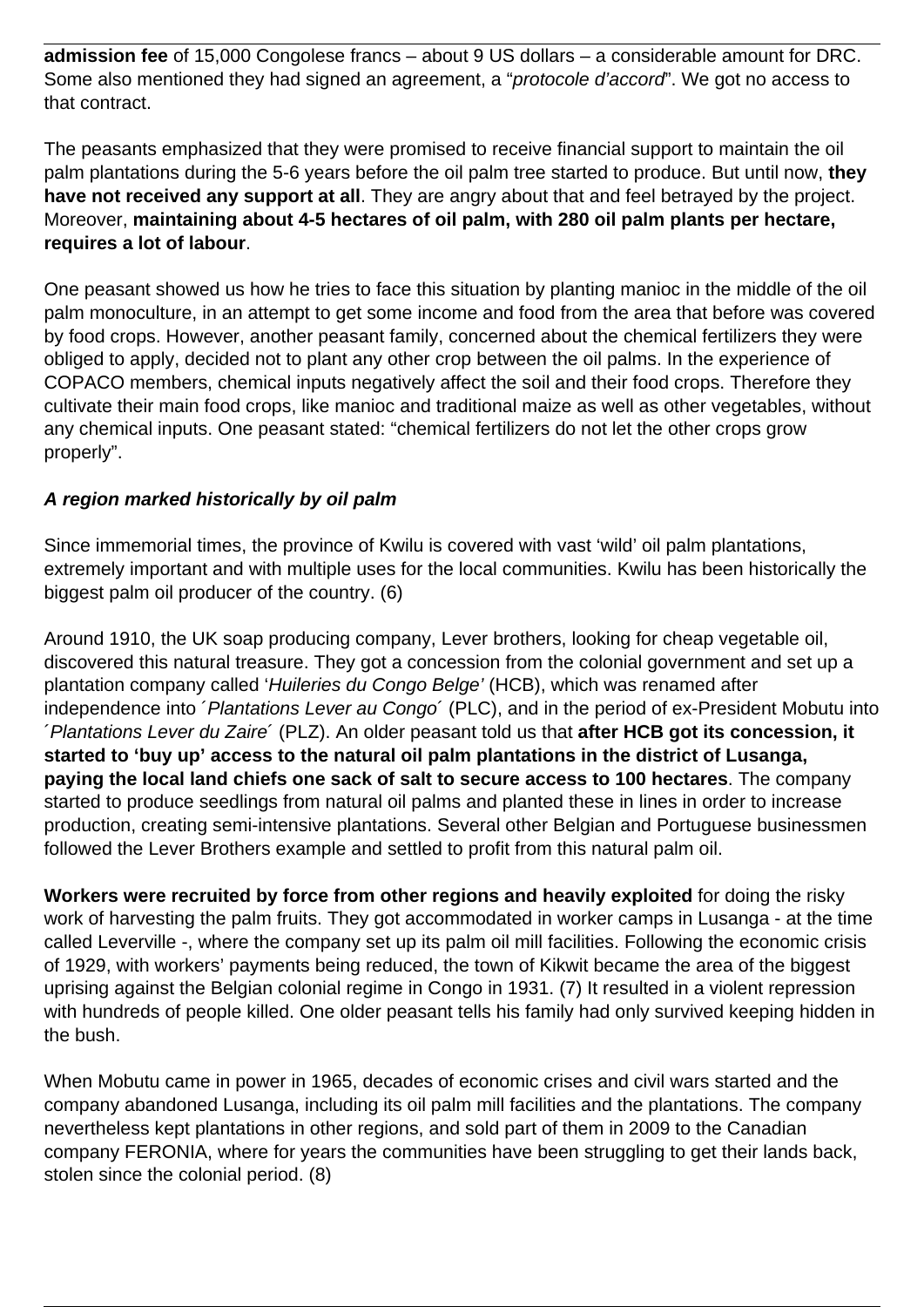#### **Remember the past to build the future?**

What happened with the Lever Brothers? In 1930, with their very profitable business in the colonial Congo, they merged with the Dutch Margarine Unie company, and created UNILEVER. This UK-Dutch company producing consumption goods grew out to become one of the biggest global multinationals with an annual profit of billions of dollars. The historical description on its website of the 'successful' company record seems to have **carefully excluded the story of abuses and violence against the Congolese people**.

Nowadays, in spite of its public discourse, **the PAPAKIN project seems to intend to revive the past in the same Kwilu province, turning peasant lands once more into oil palm monocultures**. Its financial support tends to push in the same direction: UN-FIDA has been promoting the new wave of industrial oil palm expansion in Africa, in close collaboration with African governments, the World Bank and the private sector.

And what has happened with Lusanga and the peasants after UNILEVER left during the Mobutu period? The company's installations have turned into ruins. The town, nowadays with about 15,000 inhabitants, lacks basic services like water and electricity supply. Peasants took over the old UNILEVER plantations. Mainly men specialized in producing at a small-scale and with artisanal equipments are harvesting palm oil for the domestic market. They are looking for ways to organize and improve their production, as palm oil is key to their culture and can enable them with some income.

### **Peasants organizing to build a different future**

Peasant organisations like COPACO alert for the threat of expanding oil palm monocultures and other crops, due to their social, cultural and environmental impacts. They stress that **peasants must maintain the control over the lands they depend on**. The suggested 'integration' of peasants with the agribusiness sector however, such as the PAPAKIN programme, puts this control over their lands at risk. COPACO defends a diversified production system based on the control over lands to secure food sovereignty for present and future generations. The principles of agroecology, which radically oppose the implementation of monocultures depending on chemical inputs, are fundamental.

Nowadays in Kikwit you can still find the fine red palm oil on the market for sale, which is produced by women and is the one they prefer for cooking their meals. In their experience, it is impossible to produce this high-quality oil from the improved seedlings that the PAPAKIN project distributes. **The push of the PAPAKIN project is only to attract private companies to invest and control oil palm production**. This can become a serious threat for the traditional palm oil, still under the control of peasants and with multiple uses very much linked with their daily life and needs.

An interesting comment of the peasants we talked with is that the natural oil palm spreads easily by itself. Its natural non-chemical nature facilitates its spread with the help of animals and birds.

## **Final remarks**

If the PAPAKIN project succeeds in attracting private sector investment to 'rehabilitate' the palm oil mill facilities in Lusanga, it will also 'rehabilitate' the same logic as before: **grabbing land and exploiting people/labour for private profit, with power concentrated in the hands of statesupported private companies**. Again, peasant communities play the essential role of producing the